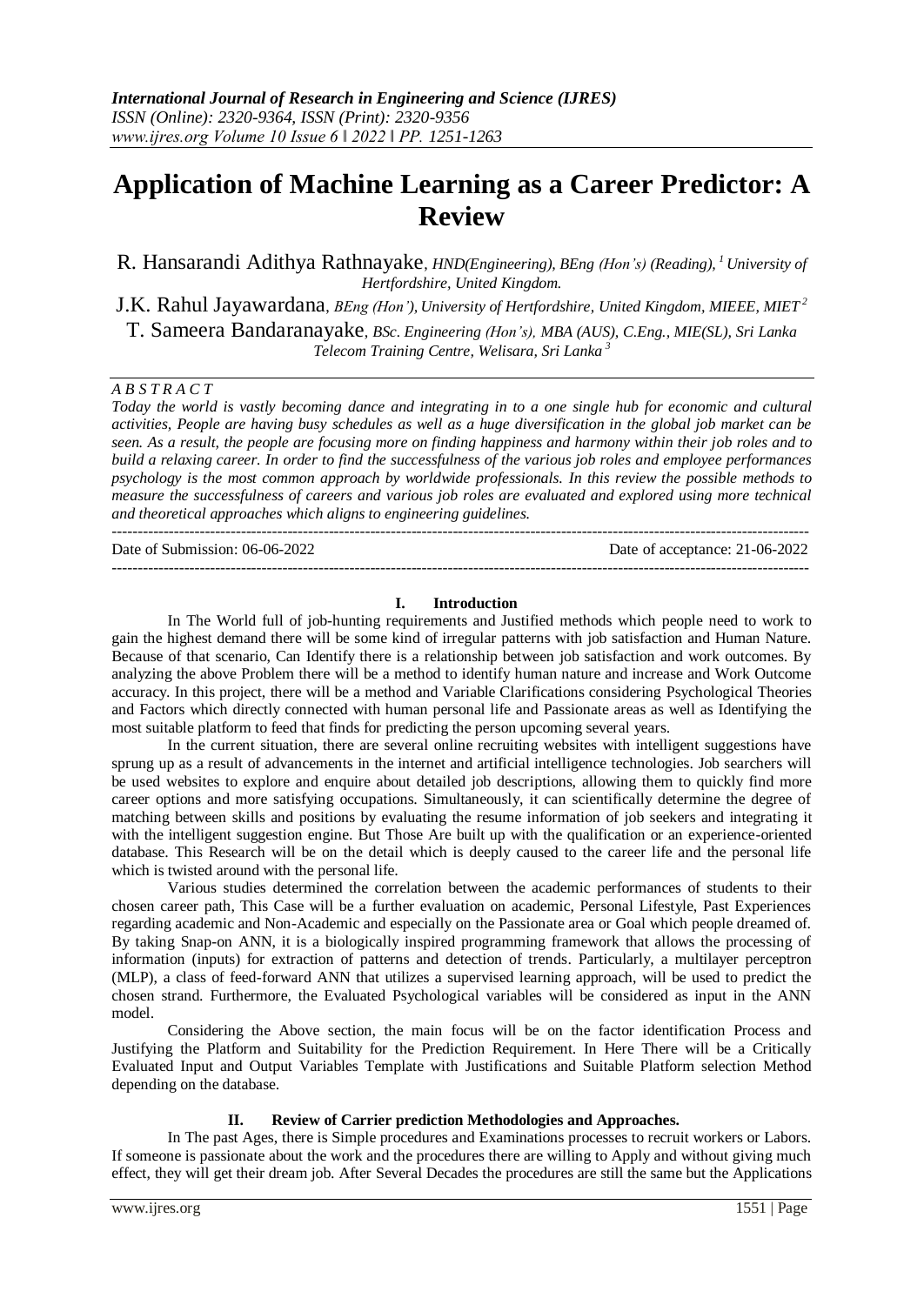and the competition between people become getting Worst, by a result of such having Such confusion people are Acceptable the way that they get. Because of having those issues around the world, it keeps Lacking having new Inventions and Artistic generation. Those who do have to sacrifice many things to gain such an achievement. And also, according to the Past to present Organizational Records There is a matter with Career Success and Career Satisfaction.

Careers are getting less organized and reduced in boundaries around the globe many academics have claimed that to cope with the challenges of repeated job transitions, people must build relevant psychological attributes. Concern, control, curiosity, and confidence are four fundamental dimensions established by Savickas to reflect these psychological traits. Career flexibility is a key predictor of career-related outcomes such as professional competence, job search results, and career satisfaction in previous studies. (Career Adaptability and Decision-making Self-efficacy)

#### 2.11Definition of Career Success

Job success, according to Jim Meade, is the result of human experience and may be characterized as a mix of personal experience and the accumulation of actual or perceived successes, meaning that career success can be subjective or objective.

#### 2.12 Definition of Subjective Career Success

Subjective professional success may be viewed in two ways. The first reason for having an integrated subjective evaluation for career success is that some parts may not be impacted by objective considerations; the second reason for subjective career success is that it necessitates additional subjective assessments in addition to objective criteria.

According to Heslin, subjective job success should include goal achievement, self-identity, and perceived progression opportunities. According to Arthur, subjective professional success refers to his perception and evaluation of his career.

Exterior successes, outward feelings, inner accomplishments, and internal feelings are all part of Dries' fourdimensional integrated framework for career success. (Dai, L. and Song, F.,2016)

By looking forward to the satisfaction which more is effectively involved with person's career life and general Life, Adult Development research will be the most historical and huge project which proceeded in the past Centuries. It was on pointing the person's satisfaction when it last and the variables which will affect the success and satisfaction, At the end of having 75 years the conclusion of the research is 'Person's happiness is related to the bond and the quality of the relationships that person have. That conclusion not only lead the only variable that we get but also many which we can investigate through the results and discussion that they analyzed. The procedure of getting data is based on the simple and primary data collection method as well as we can say Survey Results.

The Study of Adult Development has been tracking two groups of men for the past 80 years to find psychosocial markers of healthy aging. The Grant Study, which includes 268 Harvard graduates from the classes of 1939- 1944, and the Glueck Study, which includes 456 males who grew up in Boston's inner-city districts, are the two sets of participants. With a logical approach, the project results will be somewhat complex due to having negative effects on the person's lifestyle. During the arrow period, they were faced with the world war and the while measuring psychological things such as satisfaction and personality, will be different than today's worker, graduate students, or undergraduate student. What components of childhood and adult experience predict the quality of intimate relationships in late life, and what psychosocial factors and biological processes from earlier in life predict health and well-being in late life (the 80s and 90s) are of special interest to us? Also, how late-life marriage affects one's health and happiness. In our G2 (Second Generation) research, they are now starting to look at the offspring of our initial participants. (W.T. Grant Foundation Archiving Project)

With the rich data collected from two important longitudinal studies of human development, The Grant Study (Harvard men) and The Glueck Study (Inner City men), the Study determined that it.

was critical to converting the collected data set into an electronic format that could be accessed by Study staff and eventually researchers and scholars of human development.

They were able to effectively finish the digital conversion of the whole Grant Study data with the aid of college interns pursuing degrees in archiving, publishing, or library science, as well as the services of Data Bank IMX, a firm specialized in document imaging. We're actively working on archiving the Glueck Study.

2.13 Social cognitive career theory (SCCT (Lent, Brown, and Hackett, 1994)

In this study, with a manual process, the process work was analyzed using the manual process. Just analyzed the individual Variables and Those are evaluated in the same as social science Survey Projects. (Lent, R.W., Lopez Jr, A.M., Lopez, F.G. and Sheu, H.B., 2008. Social cognitive career theory and the prediction of interests and goals of choice in the computing disciplines. Journal of Vocational Behavior, 73(1), pp.52-62.)

Self-efficacy has been mostly created via successful mastery experiences, according to social cognitive theory. (Bandura, 1986)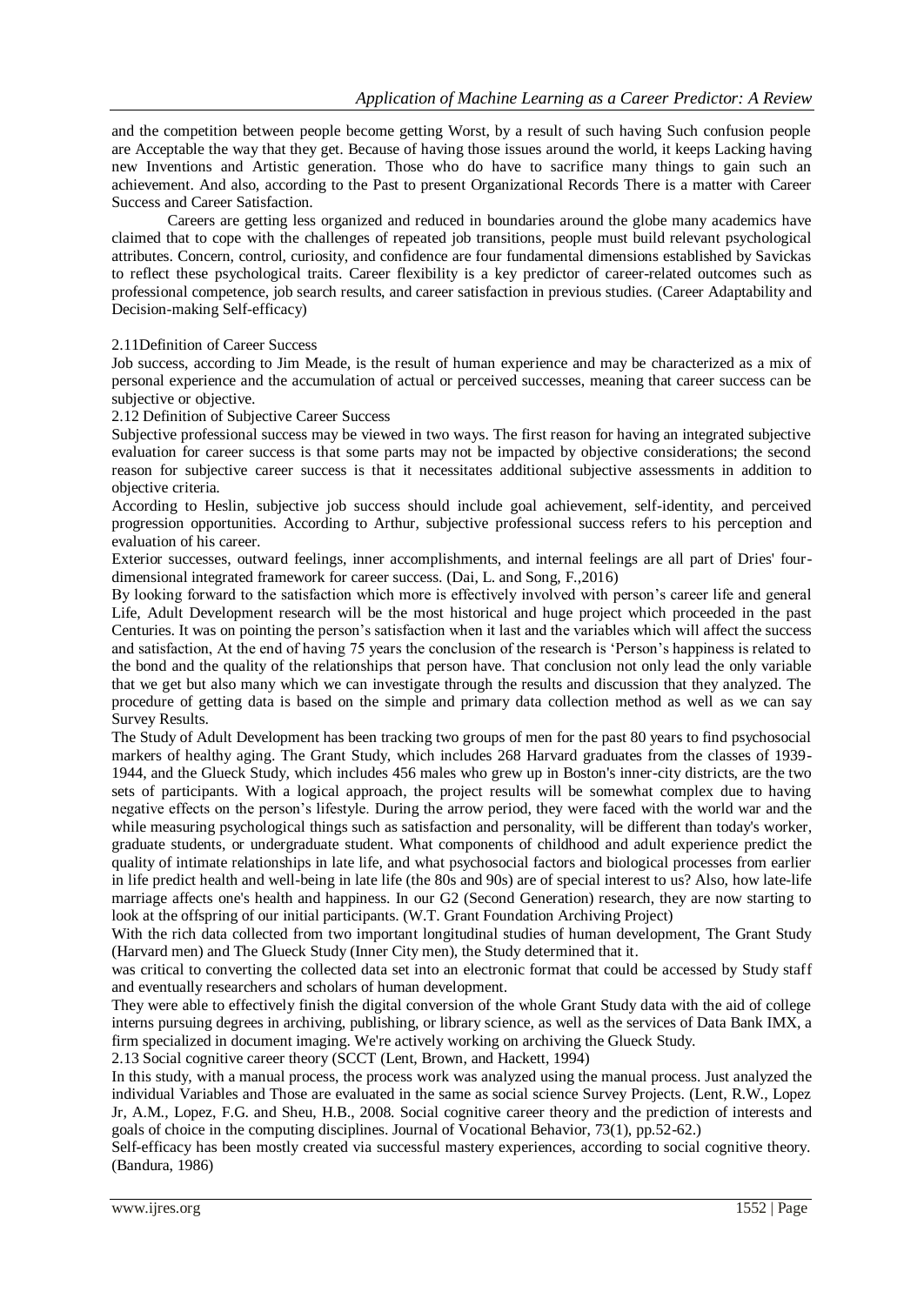

Fig 01. Model A, Model B

Statistics of self-efficacy and outcome expectancies are according to Lent et al. (1994), directly predicted interests. Statistics self-efficacy was found to have an impact on interest in statistics through influencing result expectations. According to social cognitive theory, mastery experience is the most powerful source of selfefficacy (Bandura, 1986). These results support past findings from SCCT models and suggest that psychology students are more likely to form positive statistics-related outcomes and desires, and have interests in statistics when they believe in their statistical abilities. The results also indicate that students must not only believe that they are capable of performing statistics tasks but also understand the rewards of engaging in statistical activities  $\triangleright$  When it comes to the career satisfaction

A study has proposed a method of assessing job satisfaction that should facilitate future research on the relationship between affective and cognitive antecedents and behavior. The true test of the new experiencesampled job satisfaction measure will come from assessing its contribution to predicting consummator behaviors such as organizational citizenship or workplace deviance behaviors' Job satisfaction has traditionally been characterized as an emotional response to one's work circumstances. Job satisfaction has traditionally been evaluated through "single-shot", retrospective questionnaires that are more suited to collect cognitive judgments of the job than emotive experiences on the job (Ilies & Judge, 2002). (e.g., security, salary, recognition, etc.)

## 2.14 Career adaptability

Career Adaptability has been studied concerning a variety of other factors, including the sense of control, social support, self-esteem, and career optimism (Duffy, 2010); professional and general well-being (Maggiori, Johnston, Krings, Massoudi, & Rossier, 2013); employability skills (de Guzman & Choi, 2013); and professional and general well-being (Maggiori, Johnston, Krings, Massoudi, & Rossier, 2013); and personality, as well as self-esteem (van Vianen, Klehe, Koen, & Dries, 2012) Sense of control, social support, self-esteem, career optimism, general and professional well-being, employability skills, extraversion, agreeableness, conscientiousness, and openness all positively connect with career adaptability, whereas neuroticism adversely correlates. The Life Design International Research Group is leading a project on career flexibility (Savickas & Porfeli, 2012). employability skills (de Guzman & Choi, 2013); and self-esteem and personality (van Vianen, Klehe, Koen, & Dries, 2012) career adaptability positively correlates with a sense of control, social support, self-esteem, career optimism, general and professional well-being, employability skills, extraversion, agreeableness, conscientiousness, and openness, whereas it negatively correlates with neuroticism. career adaptability project headed by the Life Design International Research Group (Savickas & Porfeli, 2012) It is important for emerging adults to promote their career adaptability. The present study examined resilience, hope, and optimism as potential predictors of career adaptability because these self-regulation strengths have been identified as career adaptability resources. The results of this study support the contributions of positive psychological traits namely, hope, resilience, and optimism to career adaptability

In 2016 there is a survey was done by Kanas State University about the satisfaction state of the career and the Psychological Empowerment. And the main idea is based on the question which was asked 'Can empowerment lead to career competencies and career satisfaction?' Psychological empowerment was thought to have a favorable impact on professional abilities and job satisfaction. Career competencies had a favorable impact on job satisfaction, and they also served as a mediator between psychological and professional empowerment. The findings might have repercussions for both supervisors and Generation Y employees. Y personnel has a high level of education, are ambitious, and value job advancement. They were more interested than earlier generations in work-life balance, workplace fairness, and individual professional growth. Employees of Generation Y demand increased autonomy in their jobs as a result of empowerment (Morton, 2002; Raines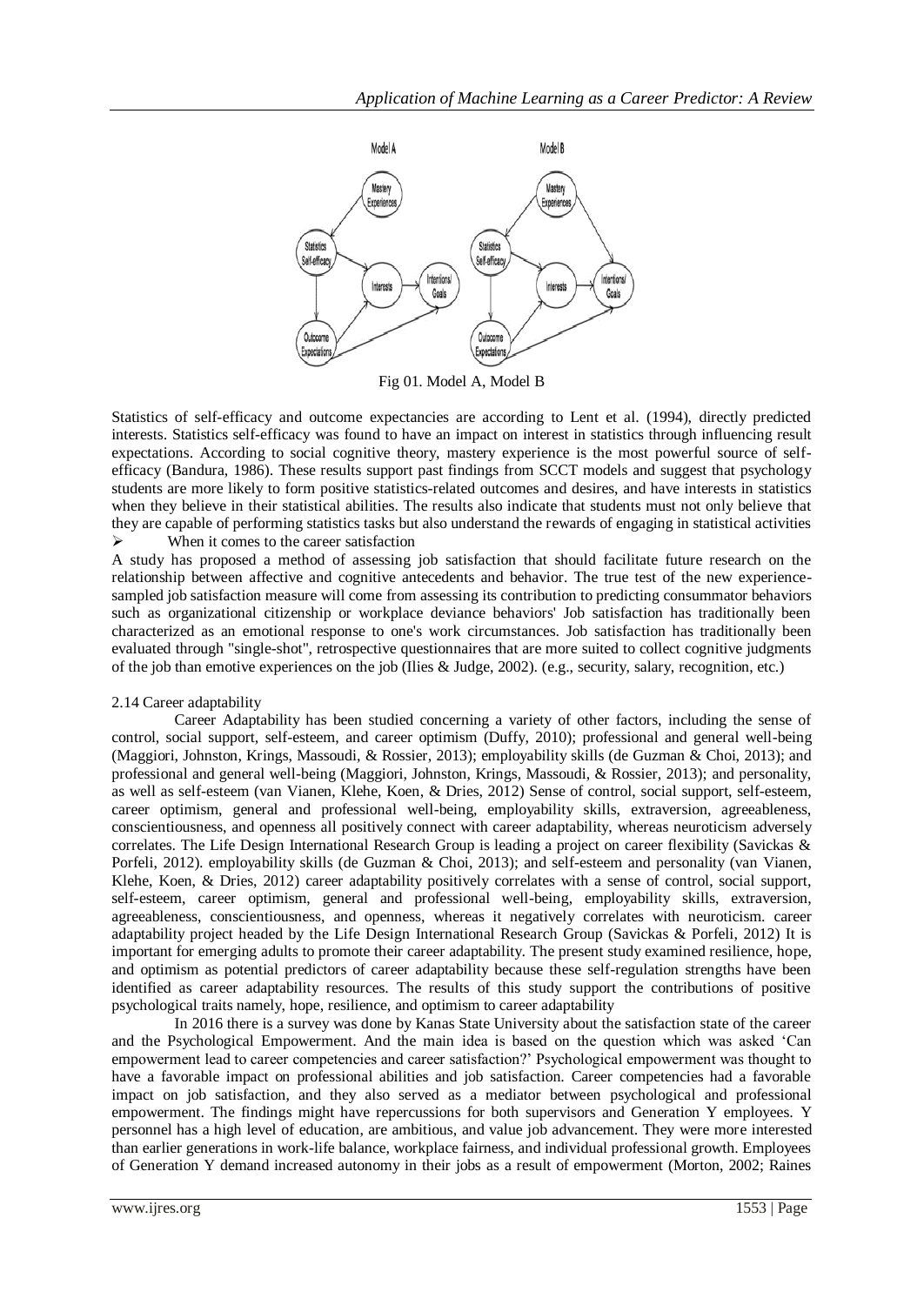and Filipczak, 2000). Employees' organizational citizenship is promoted through psychological empowerment, which is an internal incentive (Conger and Kanungo, 1988).

For Generation Y, work-related concerns and empowerment are two of the most essential variables, and career development and empowerment theories might serve as a theoretical foundation for this research.

2.15 The link between psychological empowerment and professional abilities

Employees' psychological empowerment is a motivational notion used to improve job performance. Knowing why who, and how are all important skills in the workplace. According to an empirical study, perceived psychological empowerment led to a supportive work environment that was full of compassion and trust. Employees' knowing-whom professional competency may be improved through psychological empowerment. Employees feel proud of their work and confident in talking with others when they are trusted and empowered. Psychological empowerment aided organizational learning in a favorable way (Rahmatollan et al., 2011). 2.16 The link between job satisfaction and job competencies

Knowing-how proficiency favorably adds to job happiness. A person with a high degree of know-how and professional competency is more likely to seek out training opportunities and acquire transferable skills. By establishing excellent networks both inside and outside a business, professional skills can improve job happiness.

2.17 The link between psychological empowerment and job fulfillment

Employees' ideas about the purpose of their professions, their capacity to execute tasks, and their feeling of selfdetermination are bolstered by psychological empowerment. When Generation Y employees are given the authority to handle work difficulties, they feel more confident and prouder of their positions.

2.18 The use of career capabilities as a mediating factor

All of these elements help employees improve their professional abilities, which improves their job happiness. According to the following hypothesis, empowerment may operate as a mediator between psychological empowerment and work satisfaction.

By referring to all of this will see the conclusion as mentioned. Career Satisfaction will be categorized under many psychological, sociological, and academicals pathways, But the main forces of satisfaction are based on the feeling and its dependable on the person's personality the suitable way is to divide those Things are above mention Criteria (Kong, H., Sun, N. and Yan, Q., 2016. New generation, psychological empowerment: can empowerment lead to career competencies and career satisfaction?)

According to another research, employees who suffer home-to-work interference may lose faith in their abilities to achieve future professional objectives and sense less support from their employer. According to the findings, it is critical to consider employees' experiences with such intervention since it may lead to poor career implications. Those Variables are

1) Interference between home and work,

2) self-efficacy in achieving professional goals,

3) Perceived organizational career support

4) Workplace satisfaction

This Research was done by Fudan University Researches in 2017, As mentioned this research is also survey type research with a large number of volunteers. (Around 324 Employers) (Schooreel, T., Shockley, K.M. and Verbruggen, M., 2017.? Examining the relationship between home-to-career interference and career satisfaction)

The Loyola University of Chicago researched self-efficacy and relationships of academic performance .in 1989 This was much valuable research because it touched the critical areas of the psychological and human behavioral theoretical parts as for their basic theory. In their research the moderating effects of academic selfefficacy beliefs on the link between scholastic aptitude and academic accomplishment (grade point average) and perseverance were investigated in this study (retention) Subjects, 105 students enrolled in a career planning course for science and engineering majors, were given personal efficacy measures for

(a) completing a variety of technical/science majors (Educational Requirements-Strength; ER-S)

(b) (b) achieving specific academic goals relevant to such majors (Academic Milestones-Strength; AM-S).

While AM-S was a robust predictor of academic outcomes independent of aptitude level, the link between scholastic aptitude and academic performance/persistence was attenuated by ER-S. Lower-aptitude students' grades and perseverance were aided by high ER-S views, but high-aptitude students' performance and persistence were unaffected by ER-S beliefs. The implications for future professional self-efficacy research as well as career and academic counseling are highlighted. (Brown, S.D., Lent, R.W. and Larkin, K.C., 1989.) According to the findings of this study, students with appropriate academic abilities would benefit from paying attention to their self-efficacy views. Although the particular design of such treatments is outside the focus of this research, treatment features that encourage students to credit performance triumphs to their skills are suggested.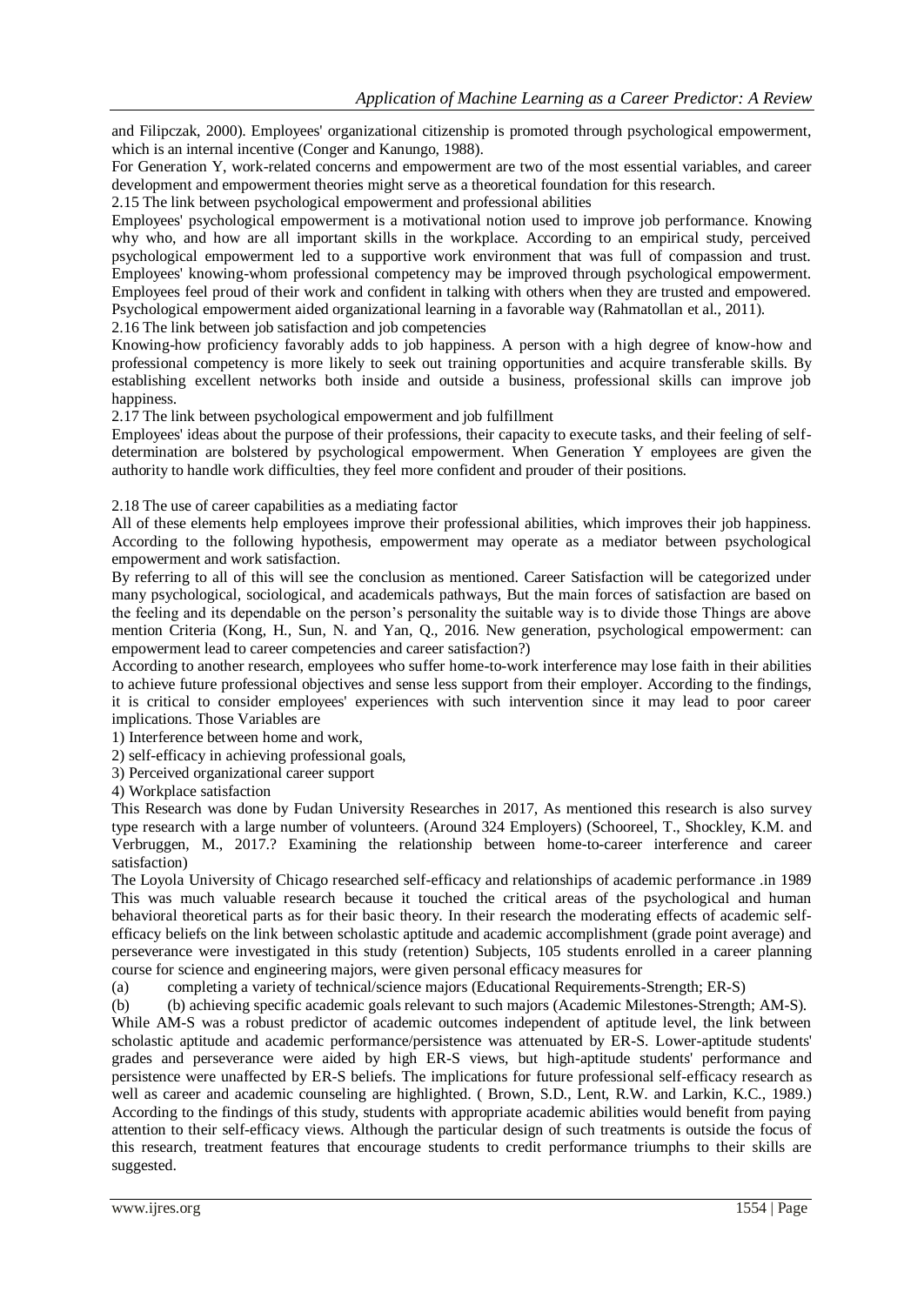Aptitude Tests are also a miner level of measuring process of the knowledge and qualifications. This one is also used as a qualitative data measuring technique on several sides. Those are conducted via a combination of testing and Survey type techniques. Louise J. Hubbard (Ph.D., Catholic University of America, Washington, D.C.) did testing and aptitude research to find out the relationship between learning a new language and Aptitude, Attitude, and Sensitivity. In their methodology and Conclusion, they questioned some major areas of early childhood and figured out those by one.

In the methods class, there are three key areas of interest for such a program:

- (1) classroom conduct
- (2) knowledge of students.

(3) utilization of text and visual resources by teachers (Hubbard, L. J. (1975)

Another Test done related to the National council licensure examination and test was among the BSN students, The study was to see how scholastic aptitude, nursing aptitude, BSN student attrition before the final semester of the program, and BSN student preparedness for the NCLEX-RN interacted (. Newton, S. E., & Moore, G.  $(2009)$ )

In 1989 Edwin E. Gordan did Research Regarding Music Aptitude, and Creativity, those are indirectly combined with human behaviors and the Personality treats when they are in their childhood, and also the work is for identifying and buildup a person into a special career area (in here musician) The qualitative things are Grown within the experience and the direction of the learning. 'A youngster or native musician engaged in creative activities has a different viewpoint than an experienced musician. Children's approach to the composition may be more process-driven than product-driven. Analyzing and describing children's creative processes may be a better option. Furthermore, smaller children and people with limited familiarity with a specific instrument will have limited success in producing goods that fit their objectives on that instrument. Asking subjects to sing and then playing the patterns in their improvisations and compositions is one approach to achieve this. (Gordon, E.E, 1989.) And also, there is a gender based mathematical skill analysis aptitude test and survey, they tested the mathematical skill in the given time frame with the same testing modules, 'Differences in the usage of problem-solving techniques in mathematics between men and women might be the consequence of physiological and environmental variables. Female students with high test scores tended to be more conservative in their approach, relying more heavily on the ways they were taught in school. This might be due to a lack of confidence or interest in arithmetic, or it could be due to the way they learn and think about math'(Gallagher, A.M. and De Lisi, R., 1994.).

In 2017 There was research named 'Embedding Career Issues in Advanced Psychology Major Courses' This was done by the society of teaching Psychology, The Evaluation are not much relevant to career satisfaction but the point is to get thin in o here is the ability to know the theoretical approaches, actually enhances the happiness around person only for the workplace but also for the normal life. 'We need to adjust the way we talk about psychology's involvement in their career plans by stressing how much of their workforceoriented job aspirations are "psychology linked" rather than "non-psychology related." Students who wish to go to graduate school are heading in the direction of "professional psychology," but they should not claim to be the only ones who work with psychology. Most psychology majors have significant employment and exciting lives outside of clinics and campuses, as we all know and must get accustomed to declaring.'(Halonen, J. S., & Dunn, D. S. (2017)).

In 2004, There is Research about job satisfaction and its relationships with affectivity, the mood at work, job beliefs, and general job satisfaction, The research was conducted by Ilies, R. and Judge, T.A and the help of Michigan State University, USA. Job satisfaction has traditionally been characterized as an emotional response to one's work circumstances. Job satisfaction has traditionally been evaluated through "single-shot, retrospective questionnaires," which are more suited to capturing cognitive judgments of the job than emotive experiences on the job (Ilies & Judge, 2002) and represent people's opinions on what their jobs have to provide (e.g., security, salary, recognition, etc.).

A new way of gauging work happiness has been developed in a study that should aid future research on the link between affective and cognitive antecedents and behavior. The actual test of the new experience-based job satisfaction measure will be to see how well it can predict consummators behaviors like organizational citizenship and workplace deviance.''(Ilies, R. and Judge, T.A., 2004)

#### 2.19 Explaining Herzgberg's theory

Herzberg, Mausner, and Snyderman (1959) offered a two-factor hypothesis of job satisfaction that sparked a lot of debate. In a nutshell, this theory claims that some work-related factors ("satisfiers") contribute to overall job satisfaction but have a little role in job discontent; whereas other variables ("dissatisfiers") lead to job dissatisfaction but not overall job satisfaction. The aspects of work itself, responsibility, and promotion were identified as the key satisfiers in the Herzberg research, whereas corporate policy and administration, supervision (including technical and interpersonal connections), working conditions, and remuneration were identified as the major dissatisfiers. These findings, of course, go against the conventional wisdom that if a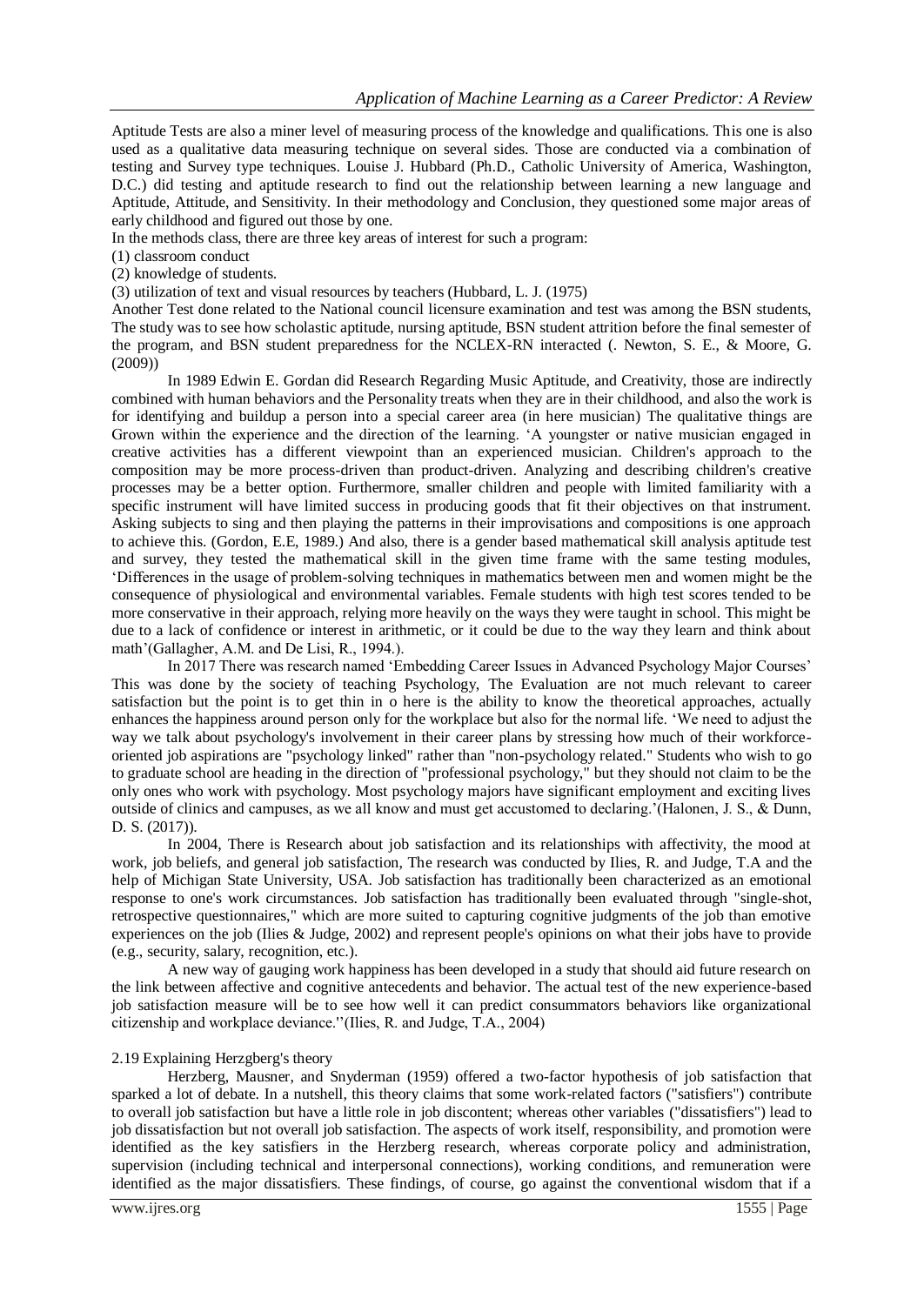variable in the workplace causes job satisfaction, then its absence causes job discontent and vice versa. These findings also contradict Herzberg, Mausner, Peterson, and Capwell's (1957) conclusions, which were based on a thorough assessment of the literature: for example, compare Herzberg et al. (1957, p. 48)

The three aspects of work, responsibility, and progress stand out as the most important determinants in generating positive employee attitudes. In contrast, their influence on the development of negative work attitudes is negligible. On the other hand, business policy and administration, supervision (both technical and interpersonal interactions), and working circumstances are the key sources of job dissatisfaction, with limited power to influence good workplace views. Job unhappiness is caused by poor working conditions, poor corporate rules and administration, and poor supervision. Positive job attitudes are not a result of good corporate policy, administration, supervision, or working circumstances. In contrast, good workplace attitudes are influenced by recognition, accomplishment, interesting work, responsibility, and progress. Their absence will lead to work unhappiness considerably less frequently It was also said that: It appears that money has more efficacy as a job dissatisfaction than as a work satisfier as an affecter of job attitudes.

The satisfiers, according to the idea, are linked to the nature of the task and the benefits that flow immediately from it. The attributes that encourage an individual's yearning for self-actualization and selfrealization in his job are the most powerful of these. Achievement, recognition, work itself, and responsibility are all job-related or intrinsic characteristics. The most crucial components for a long-lasting attitude adjustment are a sense of doing fascinating and important work (work itself), job responsibility, and progress. The longterm variables of responsibility and the nature of the labor were typically related to achievement, rather than recognition. Recognition for a job well done can come from a variety of sources, including colleagues, customers, and subordinates. It delivers more intense enjoyment if appreciation is based on success. The elements that cause discontent are linked to how an individual feels about the context or setting in which he works. The caliber of the workplace and its surroundings is the most significant of these. Inept technical supervision, which lacks work expertise or the capacity to distribute responsibilities and instruct, is the second most important factor. Working environment, supervisory relationships, salary, and a lack of recognition and performance can all contribute to job unhappiness. The second main assumption of the dual-factor theory of motivation is that the satisfiers are successful in driving individuals to higher levels of performance and effort, but the dissatisfies are not. In his most recent work, he uses the comparison below to illustrate why satisfier variables, or "motivators," have a beneficial effect on motivation. 'When a youngster learns to ride a bicycle, he is enhancing his competence, extending his repertoire of behavior, and maturing mentally. Parents may love their children with all the ardor and compassion of the most dedicated mother and father when they are learning to ride a bicycle. They can protect the youngster from damage by providing the safest and cleanest practice location; they can give a variety of incentives and rewards, and they can supply the most knowledgeable teachers. However, until the youngster is given a bicycle, he will never learn to ride it! Hygiene elements do not contribute to psychological development. To meet growth objectives, the duties must be substantive. Similarly, you cannot love an engineer into creativity, yet you may minimize his displeasure with the way you treat him if you take this method. Creativity will need the completion of potentially creative tasks.' (Herzberg (1966, p. 75)).

But somewhat beyond the Herzberg theory, there will be changes due to the environmental changes and it's depending on the person's personality. For one individual, a particular aspect can lead to job happiness, while for another; it can lead to job discontent, and vice versa. Job satisfaction is determined by an individual's perception of a job's features concerning his or her frame of reference. Based on this concept, a given employment condition might be satisfied, dissatisfied, or irrelevant depending on circumstances in comparable occupations, conditions of other people, the individual's credentials and prior experience, as well as various situational elements of the current job. As a result, work satisfaction is not an absolute phenomenon, but rather a function of the options accessible to an individual. (Smith & Kendall, p. 14 in Smith & Kendall, 1963.)

#### 2.2 Fuzzy Logic Approach

The quantity and diversity of fuzzy logic applications have increased dramatically in recent years (FL). (Bezdek, J.C., 1992) . Image-understanding applications such as edge detection, feature extraction, classification, and clustering have all employed FL methods. Fuzzy logic is the capacity to use approximate rather than exact reasoning modes to successfully emulate the human mind. Decisions or actions in classic hard computing are based on precision, certainty, and zeal. Precision and surety come at a price. Tolerance and impression are investigated in soft computing while making decisions. The amazing human capacity to interpret distorted voices, read messy handwriting, perceive subtleties of natural language, summarize text, and recognize and classify images is based on the study of tolerance for imprecision and uncertainty. Another fundamental idea in the fuzzy if-then rule is FL. Even though rule-based systems have a long history of application in artificial intelligence, what such systems lack is apparatus for coping with unexpected outcomes or intelligence. Confusing relatives An FL answer is, in most cases, a translation of a human solution. FL can accurately simulate nonlinear functions of any complexity.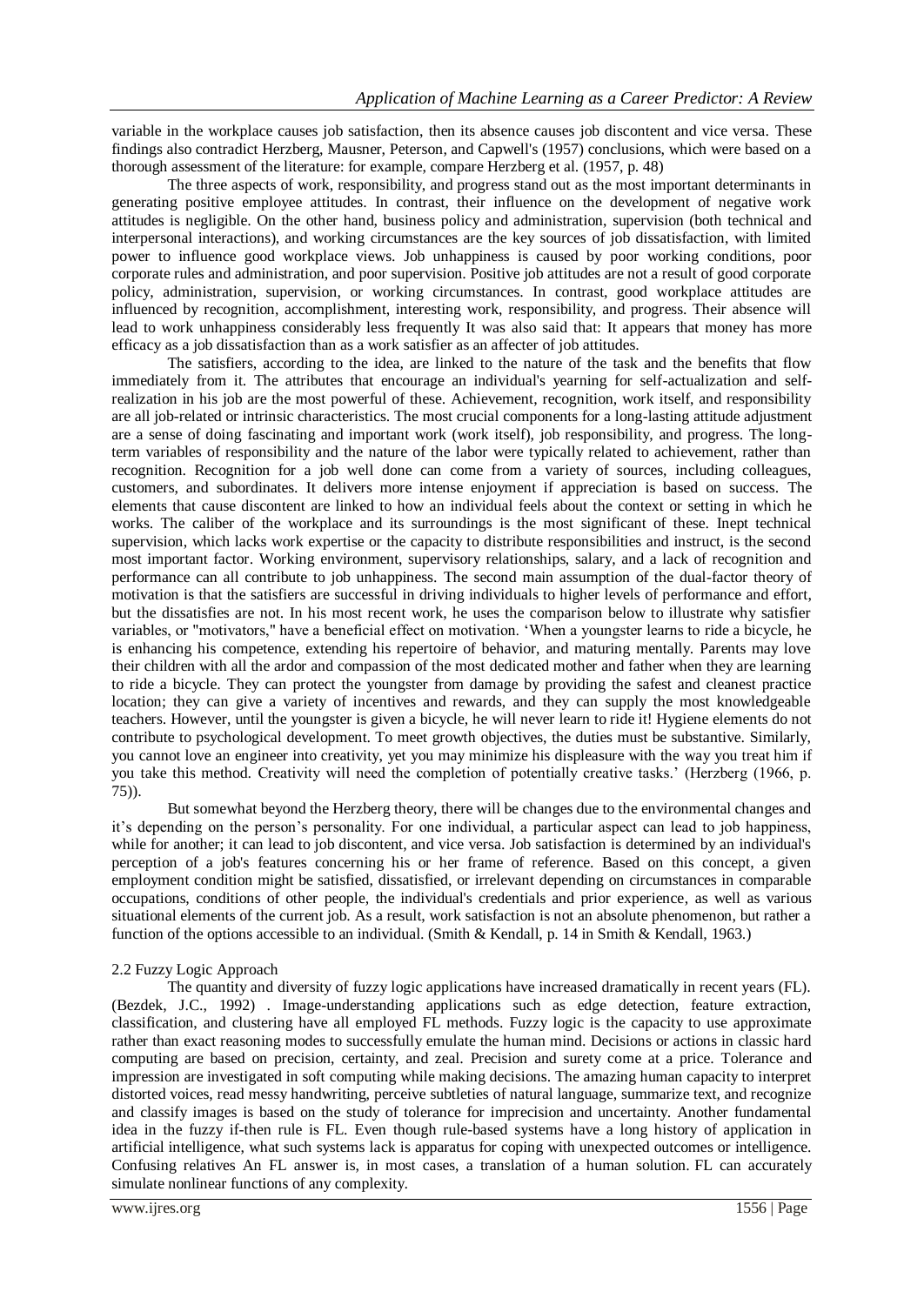The Fuzzy Logic and Fuzzy Control method is a popular Artificial Intelligence strategy for building and implementing intelligent systems or applications that use effective mathematical computations to tackle real-world issues. The fuzzy logic theory is often utilized to translate qualitative data into quantitative data. Users can use a Fuzzy Logic program to create a simple "two inputs – one output" Fuzzy Control system. The Fuzzy Logic approach is based on the Fuzzy Set Theory, which was initially presented by Lotfi A. Zadeh at a seminar at the University of California at Berkeley in the United States. (Zadeh, L.A., 1996)

More information regarding the theoretical architecture of the Fuzzy Logic approach was articulated in many other places following the seminar and the associated ideas given by Zadeh. In this context, Fuzzy Logic was created from Fuzzy Set Theory to reason with uncertain and ambiguous data and express knowing with a powerful operational method. The phrase Fuzzy Control, on the other hand, refers to intelligent control systems that are conceived and developed using Fuzzy Logic principles.

In his landmark book "Fuzzy sets," Zadeh coined the term fuzzy logic to characterize the mathematics of fuzzy set theory (1965). Plato established the groundwork for fuzzy logic by implying that there was a third realm beyond True and False. Lukasiewicz was the first to suggest a systematic alternative to Aristotle's bivalued logic. The third value provided by Lukasiewicz is best interpreted as "possible," and it has a numeric value between True and False. Later, he looked into four-valued and five-valued logic before declaring that nothing was preventing the derivation of infinite-valued logic in theory.

FL allows for the modeling of circumstances that are intrinsically imprecisely described.

Approximate reasoning, a fuzzy method, provides powerful reasoning skills to decision support and expert systems. The toleration of fuzziness in the human mind process shows that most of the logic behind thought processing is logic with fuzzy truths, fuzzy accuracy, and fuzzy rules of reasoning, rather than traditional two-valued or even multivalued logic.

#### 2.21 Fuzzy Inference

Fuzzy inference is a method for interpreting the values in an input vector and assigning values to the output vector based on a set of rules. The veracity of every assertion becomes a question of degree in fuzzy logic.

The process of generating a mapping from a given input to an output using fuzzy logic is known as fuzzy inference. The mapping then serves as a foundation for making decisions and identifying trends. All of the previously mentioned components, including membership functions, fuzzy logic operators, and if-then rules, are used in the fuzzy inference process. There are two sorts of fuzzy inference systems that may be used: Mamdanitype (1977) and Sugeno-type (1985). In terms of how outputs are determined, these two types of inference systems differ slightly.

The following are some of the properties of the Fuzzy Inference System (FIS). Regardless matter whether the input is fuzzy or crisp, the output from FIS is always a fuzzy set. When utilized as a controller, it is required to have fuzzy output. With FIS, there would be a defuzzification unit to transform fuzzy variables into crisp variables.

#### 2.22 FIS's Building Blocks

It contains fuzzy IF-THEN rules in the Rule Base. The membership functions of fuzzy sets used in fuzzy rules are defined in this database. It is a decision-making unit that carries out operations based on regulations. It turns crisp values into fuzzy quantities using the Fuzzification Interface Unit. It transforms fuzzy values into crisp quantities using the defuzzification Interface Unit. A block schematic of a fuzzy interference system is shown below



Fig 02. FIS's Building Block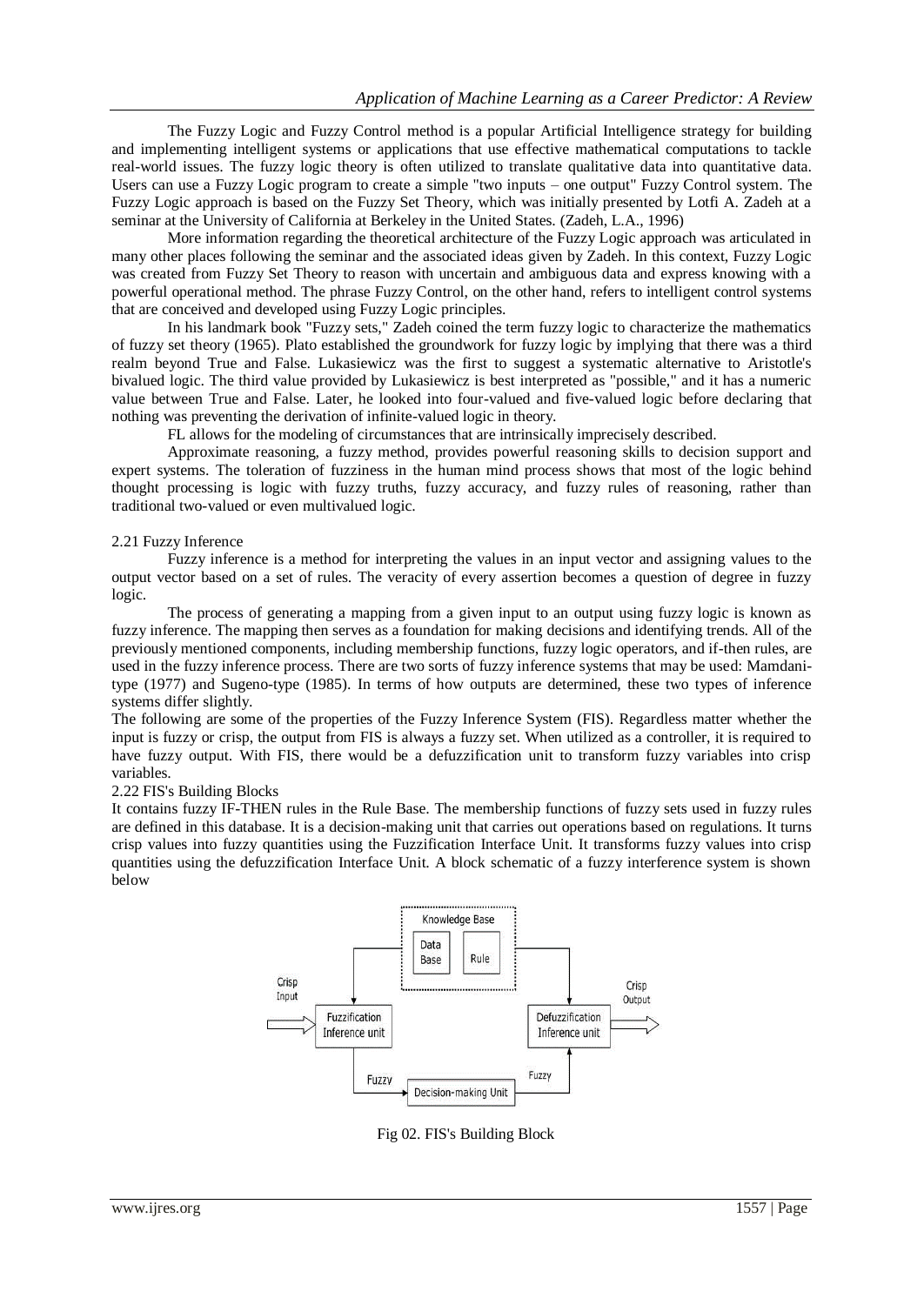### 2.23 FIS Methodologies

Let us now look at the various FIS approaches. The two most major FIS approaches are listed below, each with a different set of fuzzy rules as a result

Mamdani Fuzzy Inference System and Takagi-Sugeno Fuzzy Model (TS Method)



The output membership functions of Mamdani-type inference are expected to be fuzzy sets. After the aggregation procedure, each output variable has a fuzzy set that has to be defuzzified. Instead of a distributed fuzzy set, a single spike can be used as the output membership function, which is sometimes more efficient. This function, also known as a singleton output membership function, may be thought of as a defuzzified fuzzy set. It improves defuzzification efficiency by considerably simplifying the calculation required by the more generic Mamdani approach for finding the centroid of a two-dimensional function. To locate the centroid, a weighted average of a few data points can be utilized instead of integrating throughout the two-dimensional function.

Takagi, Sugeno, and Kang presented this model in 1985.

AB in the antecedents is fuzzy sets, while  $z = f(x,y)$  is a crisp function in the consequent. The Takagi-Sugeno Fuzzy Model (TS Method) fuzzy inference procedure is divided into two phases. Adding ambiguity to the inputs (inputs of the system are made fuzzy.), as well as using the fuzzy operator To obtain the result, the fuzzy operators must be used in this stage.

In many ways, the Sugeno fuzzy inference approach is comparable to the Mamdani method. The first two steps of the fuzzy inference process are identical: fuzzifying the inputs and applying the fuzzy operator. The primary distinction between Mamdani-type and Sugeno-type fuzzy inference is that the Sugeno-type fuzzy inference's output membership functions are only linear or constant. In a first-order Sugeno fuzzy model, a typical fuzzy rule looks like this:

#### **IF** x is A and y is B.  $Z = f(x, y)$

In the predecessor, A and B are fuzzy sets, f representing all constants. Higher-order Sugeno fuzzy models are feasible, but they add a lot of complexity for very little benefit. The Sugeno technique is suitable for functioning as an interpolating supervisor of numerous linear controllers that are to be applied, respectively, to distinct operating conditions of a dynamic non-linear system since each rule is linearly dependent on the system's input variables. A Sugeno fuzzy inference system is ideally adapted to the task of smoothly interpolating linear gains over the input space it is a natural and efficient gain scheduler. A Sugeno system, on the other hand, may be used to represent non-linear systems by interpolating numerous linear models.

According to the above explanation, for quantifying the psychological Variables which are having boundaries and limitations the Mamdani Fuzzy Inference will be used for proceeding with such conversion.

# 2.24 Deep Learning

By addressing the computing units of a learning model in a way analogous to human neurons, neural networks were designed to replicate the human nervous system for machine learning tasks. Neural networks' big ambition is to achieve artificial intelligence by creating computers with architecture that mimics the human nervous system's calculations Because of the computer's computing capacity, this is not a straightforward task. The processing capacity of today's fastest computer is a minuscule fraction of that of a person. Brain. Neural networks were created shortly after the introduction of computers in the 1950s.sixties. Rosenblatt's perceptron technique was regarded as a cornerstone of neural networks. Networks sparked the first interest in artificial intelligence's capabilities. Nevertheless, there was a period of disappointment following the initial excitement, in which the data-hungry and computationally costly character of neural networks was perceived as a barrier to their utility. Greater data availability and higher processing capacity eventually led to significant neural network success around the turn of the century, and the field was revived under the new moniker of "deep learning.",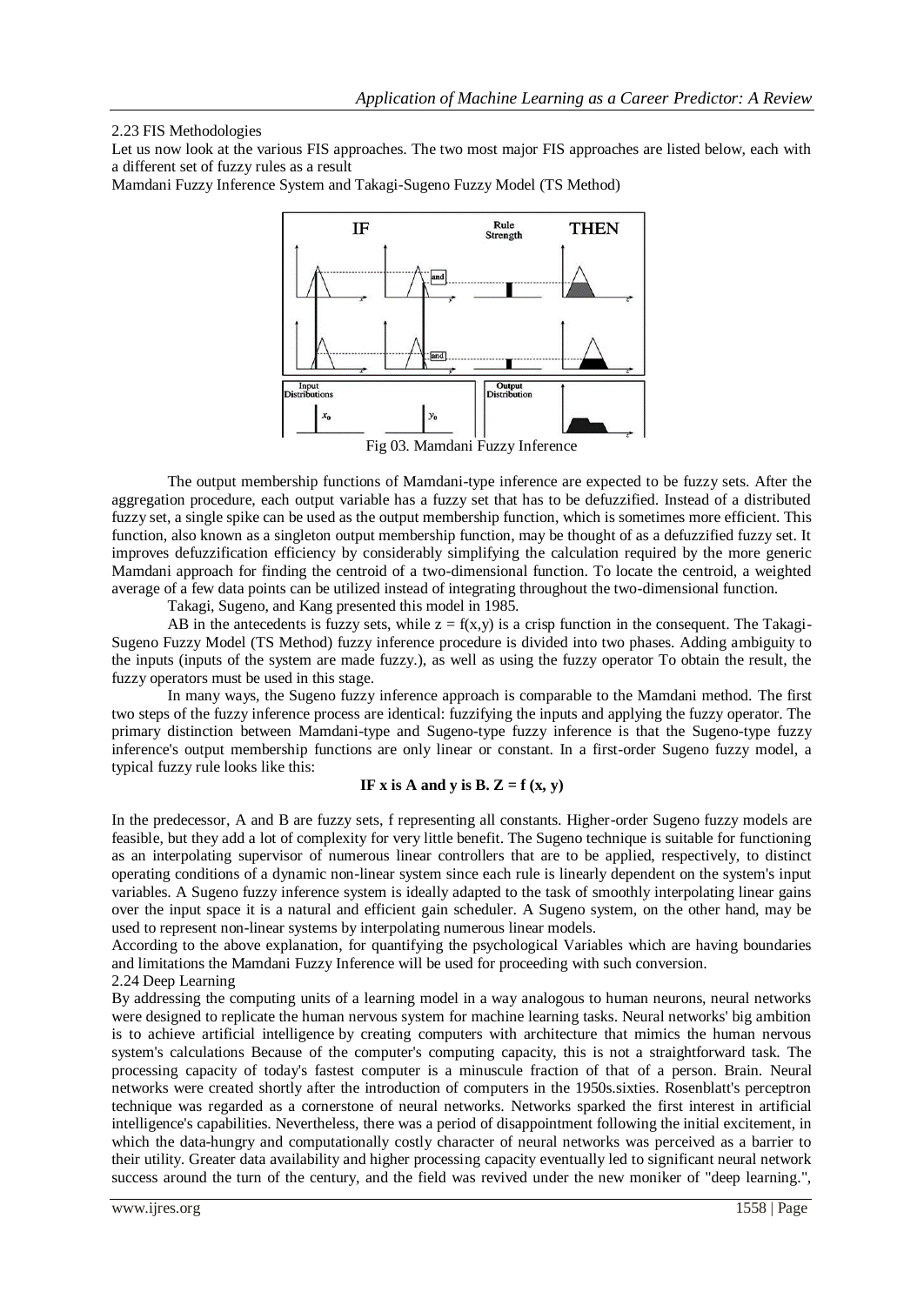there are several areas where AI has equaled or exceeded human performance, such as image recognition, selfdriving car, Capturing Processes

At the Start of the Neural Network preparation, NN was designed in the early 1940s (McCulloch and Pitts, 1943) as just a feed, not a learning one. A few years later, the initial concepts concerning Unsupervised Learning were published (Hebb, 1949). Simple NNs trained by Supervised learning L (Rosenblatt, 1958, 1962; Widrow and Hoff, 1962; Narendra and Thathatchar, 1974), as well as closely related associative memories (e.g., Grossberg, 1969; Kohonen, 1972; von der Malsburg, 1973; Willshaw and von der Malsburg, 1976) appeared in the following decades (e.g., Palm, 1980; Hopfield, 1982). Early supervised NNs were simply versions of linear regression methods dating back at least to the early 1800s (e.g., Legendre, 1805; Gauss, 1809, 1821); Gauss also alludes to his work from 1795. Early NNs had the deepest Credit Assignment Path ( Longer Version ). The visual brain of the cat contains both simple and complicated cells (Hubel and Wiesel, 1962). Certain features of visual sensory inputs, such as the direction of edges, cause these cells to fire. Simple cells are less regionally Stabled than complex cells. Later deep NN architectures were inspired by this.

In 1965 There was a Deep Networks By group method of data Handling (Ivakhnenko, 1968, 1971) After that in 1979 Fukushima's Neocognitron (Fukushima, 1979, 1980, 2013a) was likely the first artificial NN to merit the term "deep," as well as the first to include the neurophysiological insights. It was introduced as convolutional neural networks (also known as CNNs or convnets), in which the (generally rectangular) receptive field of a convolutional unit with a specified weight vector (a filter) is moved step by step over a 2-dimensional array of input values, such as picture pixels. After Developing BackPropagassion Between 1960 to 1981 it helped to reduce cost functions by adapting Control Parameters (Weights) For FNNs and RNNs, the BPS approach is still the most used learning algorithm. (Schmidhuber, J., 2015) The RNN idea was first proposed in 1986. RNN is less audible than CNN. Overloaded Single Memory RNN, Multiple Gate Memories for LSTM, and Encoder-Decoder Architecture with RNN are the three phases in the revolution's history. Because information flows from the input via the hidden layers to the output, the RNN is known as a feed-forward neural network. Recurrent neural networks are more capable of time series prediction. A recurrent neural network is a sort of network with feedback comparable to electronics feedback circuits. Elman, J.L. The network now has 'memory' as a result of the delayed feedback.

ANNs are huge parallel computing models that mimic the human brain's function. An artificial neural network (ANN) is made up of a large number of basic processors connected by weighted connections. The processing nodes might be referred to as "neurons" by analogy. Each node's output is solely based on data that is locally accessible at the node, either stored internally or received via weighted connections.

Each unit takes input from a large number of other nodes and sends its output to yet another set of nodes. A single processing element is not particularly strong in and of itself; it produces a scalar output with a single numerical value that is a basic non-linear function of its inputs.

By converting qualitative data into quantitative data there should be a Convolutional Process to organize the input and reduce the fields of output. Because of that, that Kind of process Will is processed through CNN (Convolutional Neural Network). The Advantages of CNN will be like

 CNN automatically learns the filters without stating them. These filters aid in the extraction of the most relevant and appropriate characteristics from the incoming data.

 The spatial characteristics of a picture are captured by CNN. The arrangement of pixels and their interrelation in a picture is referred to as spatial characteristics. They assist us in precisely recognizing an item, as well as its position and relationship to other things in a picture. Because of having that ability, the Convolutional Neural Networks will use for the tests of personality and imaginary testing methods, Or else measure the fantasizing level and person's artistic level by defining each of the pictures and feeding the data that we need to store.

 The notion of parameter sharing is also used by CNN. A feature map is created by applying a single filter to different portions of an input:

#### $\bullet$

#### 2.25 Satisfaction Prediction with Neural Networks

In 2019, there was a published Research about Job mobility prediction hierarchical career path awareness which was done by International Conference on Knowledge Discovery & Data Mining, And the result of the predicting accuracy is high in their aimed sides. They used the RNN type for remaking their newly trained Neural Network and Named it (HCPNN). That Work is a combination of the manual survey and Neural Network Type. So, the Input Variables are the same as the other Neural Network But not much Psychologically Related, When Combining Those machinery and non-machinery details there were considered those things:

 To the best of my knowledge, the first is to undertake dual extremely precise tasks to forecast people's next employer and the final duration of their job mobility among the previous work on individual-level job mobility prediction.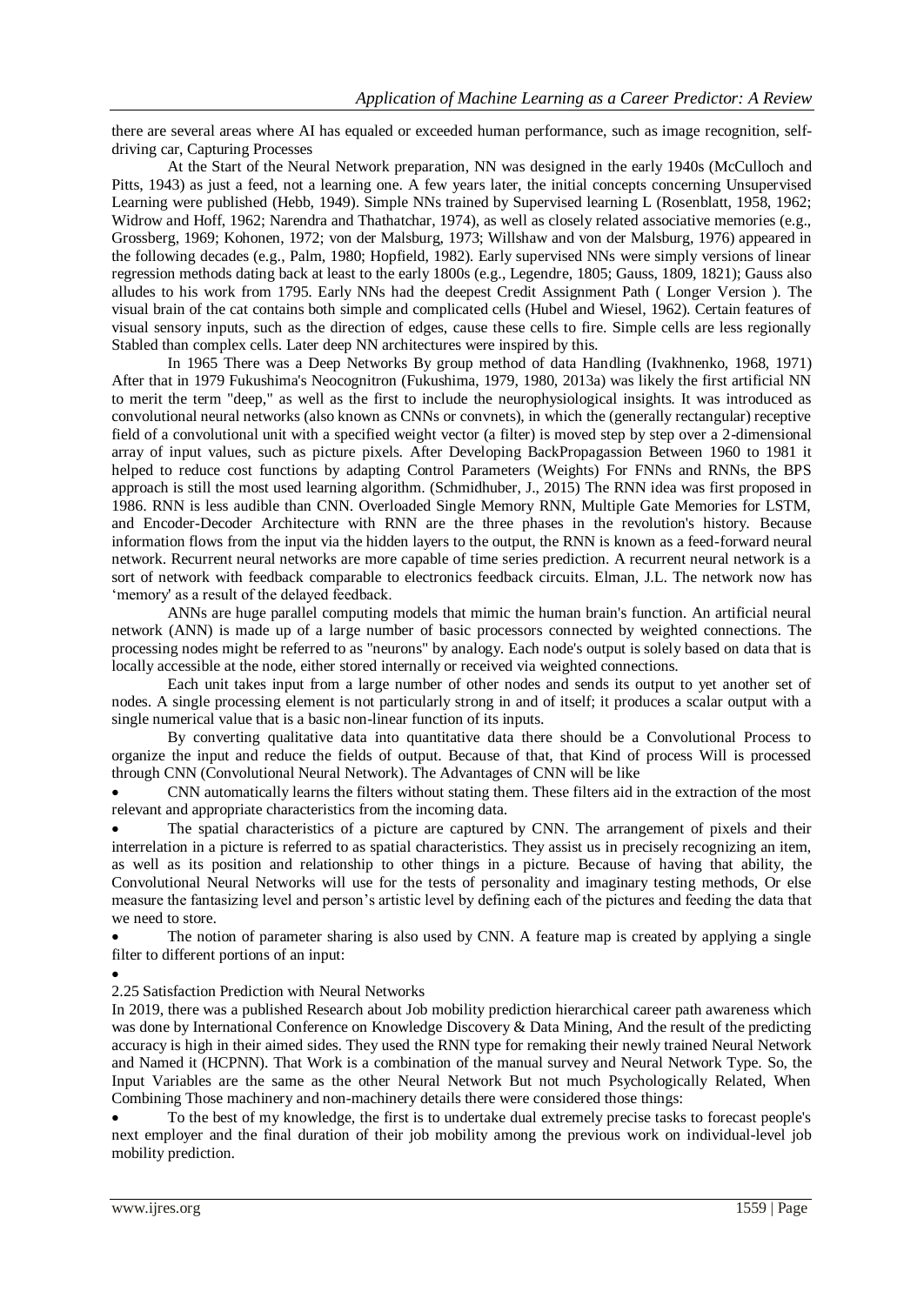To incorporate three layers of information, including personal-specific, company-specific, and position-specific knowledge, we suggest a hierarchical career-path-aware neural network technique. The model incorporates a survival analysis and attention mechanism, resulting in more interpretable findings.

 For both suggested forecasting tasks, we present data demonstrating our model's superiority over various well-known benchmarks.

 Our approach provides a unique way to present data-driven evidence on the relationship between specific characteristics and job mobility. New evidence has been given in case studies.

 Taking into account both the work environment and the person's historical Factors (Meng, Q., Zhu, H., Xiao, K., Zhang, L., and Xiong, H., 2019)

2.26 Psychological Variables Findings Theory and History

Concerning job search and unemployment length, the Big Five factors were examined. The Big Five were researched by Wanberg et al. (2000) in connection to unemployment length, network intensity, and job search. The greatest predictors of job search intensity were openness, extraversion, and conscientiousness, with conscientiousness being the only significant negative predictor of unemployment length. Job satisfaction was highly connected with conscientiousness and extraversion. Schmit et al. (1993) discovered that all of the Big Five factors were associated with aggressive job-seeking behavior. Conscientiousness was linked to job search intensity, according to Wanberg et al. (1996). Kanfer et al. (2001) discovered that extraversion and conscientiousness had a significant relationship with job search in their meta-analysis. Extraversion, openness, and conscientiousness were linked to college students' usage of social sources to prepare for job interviews, according to Caldwell and Burger (1998). For several Big Five factors, there is also indirect evidence. For example, Barrick and Mount (1991) and Salgado (2003) have found that conscientiousness is consistently associated with workplace success. Openness and extraversion are good predictors of proactivity in the socialization process by which a new employee integrates into organizational functioning, according to Wanberg and Kammeyer-Mueller (2000), whereas McKee-Ryan et al. (2005) found that proactivity increases the chances of unemployed people finding work faster. In conclusion, job seekers who are more open to new experiences, extraverted, and diligent may find work more quickly. As a result, these dimensions may be candidates for profiling variables.

While Examine Such Person by Meyers, R., & Houssemand, C. (2010) at the University of Luxembourg, They Categorized chance Descriptive statistics of psychometric factors

- **Openness**
- Extraversion
- Conscientiousness
- Self-esteem
- Self-efficacy
- core self-evaluations
- Employment commitment
- Perceived control of unemployment
- internal Perceived control of unemployment

#### 2.27 Roles of Career Decision

Personality and Self-Efficacy as Career Decision Predictors Problems characteristics are patterns in thinking, feeling, or acting that are thought to be influenced in part by psychology. Neuroticism, extroversion, and conscientiousness are three of the Big Five personality qualities that have been consistently associated with a range of professional development outcomes. Self-efficacy is a social cognition theory concept that incorporates people's perceptions about their abilities to undertake specific activities (Bandura, 1986). Several studies have been conducted.

When students reported greater levels of both self-efficacy and extroversion, they were more careerdecided (Penn, L.T. and Lent, R.W., 2019) Both neuroticism and conscientiousness paved the way for decisional discomfort. Each of the features might theoretically aid in the development of decisional selfefficiency.

Extroversion and neurotiasticalcism may have a role in the development of self-efficacy in making professional decisions. People with high degrees of neuroticism have higher anxiety. In general, those who consider themselves selves to be well-organized and Confident (conscientious) have less anxiety when making decisions.

People are happier when they see more good objectives in their environment and fewer negative ambitions. The impact of goal signs-on satisfaction is somewhat independent of goal achievement expectations.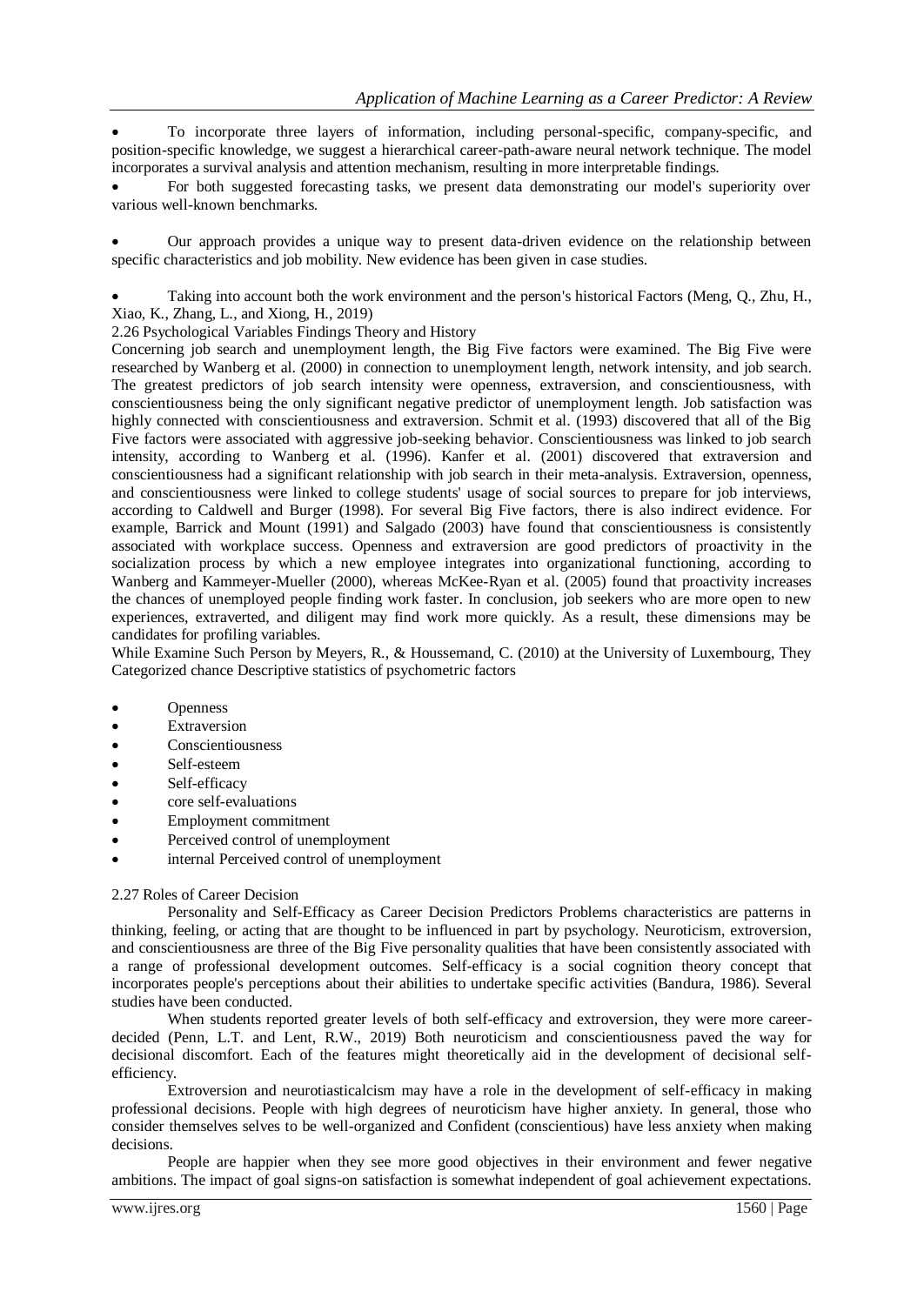Even if people feel they would be successful in achieving negative goals, the sheer presence of such goals is linked to lower work satisfaction.

Enhancing goal commitment and perceived chance of goal completion, as well as giving information on how to achieve objectives and meet particular deadlines, can improve job satisfaction. The precise relevance of past vs current objectives to happiness has been unclear in theories (Diener, 1984).

Non-task goal factors accounted for greater variance in work satisfaction in this study than task goal dimensions. According to the findings, a goal-setting technique should be used for all objectives, not only those related to work performance, to boost job satisfaction. (Roberson, L., 1990, Psychology Department, New York University)

General Countable Variables which mostly used for Analysis (Roberson, L., 1990)

- Probability of success
- Probability x value
- Proportion positive goals
- Proportion negative goals
- Negative consequences
- Time until goal attainment
- Lack of deadlines Means known
- Means unknown
- No direct role
- Commitment
- Instrumentality
- Time until goal initiation
- Probability without action
- Job satisfaction

Future Work Self and Career Adaptability (Taber, B.J., and Blankemeyer, M., 2015) The study looked at the motivating impact of future job self-salience on proactive career activities, as well as the cumulative effect of career-related characteristics of worry, confidence, and curiosity. Future work self predicts skill growth and networking activity, but confidence and curiosity appear to act as mediators rather than mediators.

The findings are linked to theoretically predicted outcomes connected with career flexibility aspects concerning future jobs. According to Savickas and Selling, future research should look at additional theoretically relevant self-regulatory processes that explain how future work self-regulation leads to desired results (2013). The aspects of future job self-adjustability and career adaptability are accessible to intervention and adjustment. Interventions like this might help persons who are entering or re-entering the workforce to be better equipped to deal with job insecurity and preserve their employability (Guan, et al. 2014).

Career planning is self-predicted by future work, and career anxiety has an additive influence. In the prediction of proactive skill improvement, career confidence mediates future work self. In the prediction of proactive career networking, career curiosity mediates future work self.( Taber, B.J. and Blankemeyer, M., 2015)The psychosocial skills that enable people to cope with career developmental tasks, changes, and job traumas are referred to as career adaptability in career building theory (Savickas, 2013). (Savickas, 1997).

#### **III. Conclusions**

This project is depending on the Researchers and also the neural network type will be either RNN or CNN. Having RNN is some kind of heavy work for the feeding Process and Training Period due to having a large number of inputs, Conversions, and Calculations. But for Further Improvements, there could be used RNN, or even ANN as per the researcher's choice, feasibility, and time frame.

- This Project is Highly dependable on The Researcher
- I will Use CNN either RNN
- For Quantifying, The Mamdani Fuzzy inference system is the most appropriate way.
- This Project will lead through 50 years to 75+ Years.
- Because Of That, The Technology which uses here will be updated.
- Feature Set /Variable set is the Data set basement for the Future Researchers

#### **IV. Recommendations**

It's best to attempt this on both RNN and ANN, and while establishing an ANN, make sure to build a tiny network for each variable and then join them back together as a network. If you want to test out another qualitative into quantitative technique, make sure the explanation is rationally supported and that the Main Idea is not breached. There should also be decimal numbers (so that we can examine the differences between people's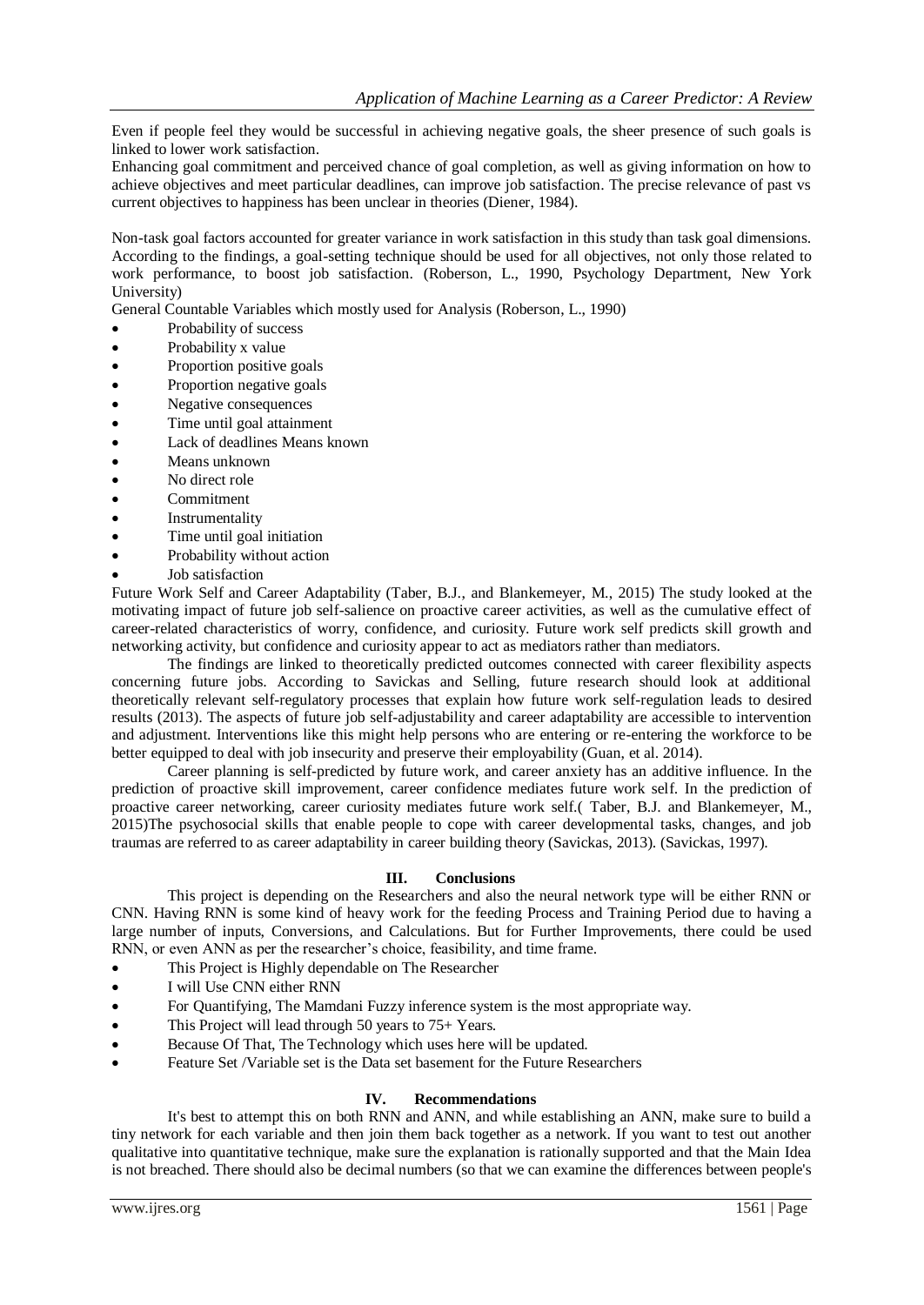personality types). Furthermore, sophisticated approaches and neural network training can be included, but be sure not to modify the feature set because it was established on the foundations of theoretical and practical elements.

#### **Reference**

- [1]. Helms, J.L. and Rogers, D.T., 2015. Majoring in psychology: achieving your educational and career goals. John Wiley & Sons.
- [2]. Collins, A. and Smith, E.E. eds., 2013. Readings in cognitive science: A perspective from psychology and artificial intelligence. Elsevier.
- [3]. Ramalingam, S., 2018. Fuzzy interval-valued multi criteria-based decision making for ranking features in multi-modal 3D face recognition. Fuzzy Sets and Systems, 337, pp.25-51.
- [4]. Beaton, A., 2004. Dyslexia, reading and the brain: A sourcebook of psychological and biological research.
- [5]. Parasuraman, S., Purohit, Y.S., Godshalk, V.M. and Beutell, N.J., 1996. Work and family variables, entrepreneurial career success, and psychological well-being. Journal of vocational behaviour, 48(3), pp.275-300
- [6]. Van Yperen, N.W., 2009. Why some make it and others do not: Identifying psychological factors that predict career success in professional adult soccer. The Sport Psychologist, 23(3), pp.317-329.
- [7]. Newton, S.E. and Moore, G., 2009. Use of aptitude to understand bachelor of science in nursing student attrition and readiness for the National Council Licensure Examination-Registered Nurse. Journal of Professional Nursing, 25(5), pp.273-278.
- [8]. Bozionelos, N., 2004. The relationship between disposition and career success: A British study. Journal of Occupational and Organizational Psychology, 77(3), pp.403-420.
- [9]. Mayrhofer, W., Meyer, M., Schiffinger, M. and Schmidt, A., 2008. The influence of family responsibilities, career fields and gender on career success: An empirical study. Journal of Managerial Psychology.
- [10]. Urquijo, I., Extremera, N. and Azanza, G., 2019. The contribution of emotional intelligence to career success: Beyond personality traits. International journal of environmental research and public health, 16(23), p.4809.
- [11]. Dai, L. and Song, F., 2016. Subjective career success: A literature review and prospect. Journal of Human Resource and Sustainability Studies, 4(3), pp.238-242.
- [12]. Saeedi, N., Pazvari, M.H., Masouleh, S.A. and Mousabian, S.I., 2012. Studying the influence of emotional intelligence on career success. J Basic Appl Sci Res, 2(12), pp.12255-60.
- [13]. Deming, D.J. and Noray, K.L., 2018. STEM careers and the changing skill requirements of work (No. w25065). National Bureau of Economic Research.
- [14]. Seibert, S.E., Kraimer, M.L. and Liden, R.C., 2001. A social capital theory of career success. Academy of management journal, 44(2), pp.219-237.
- [15]. Nabi, G.R., 2003. Situational characteristics and subjective career success: The mediating role of career-enhancing strategies. International Journal of Manpower.
- [16]. Brown, S.D., Lent, R.W. and Larkin, K.C., 1989. Self-efficacy as a moderator of scholastic aptitude-academic performance relationships. Journal of vocational behavior, 35(1), pp.64-75.
- [17]. Seibert, S.E., Kraimer, M.L. and Crant, J.M., 2001. What do proactive people do? A longitudinal model linking proactive personality and career success. Personnel psychology, 54(4), pp.845-874.
- [18]. Turban, D.B. and Dougherty, T.W., 1994. Role of protégé personality in receipt of mentoring and career success. Academy of Management journal, 37(3), pp.688-702.
- [19]. Seibert, S.E., Crant, J.M. and Kraimer, M.L., 1999. Proactive personality and career success. Journal of applied psychology, 84(3), p.416.
- [20]. Ng, T.W., Eby, L.T., Sorensen, K.L. and Feldman, D.C., 2005. Predictors of objective and subjective career success: A meta‐analysis. Personnel psychology, 58(2), pp.367-408.
- [21]. Gelissen, J. and de Graaf, P.M., 2006. Personality, social background, and occupational career success. Social Science Research, 35(3), pp.702-726.
- [22]. Sutin, A.R., Costa, P.T., Miech, R. and Eaton, W.W., 2009. Personality and career success: Concurrent and longitudinal relations. European journal of personality, 23(2), pp.71-84.
- [23]. Melamed, T., 1995. Career success: The moderating effect of gender. Journal of vocational behavior, 47(1), pp.35-60.<br>[24]. Turban, D.B. and Dougherty, T.W., 1994. Role of protégé personality in receipt of mentoring a
- Turban, D.B. and Dougherty, T.W., 1994. Role of protégé personality in receipt of mentoring and career success. Academy of Management journal, 37(3), pp.688-702.
- [25]. Ng, E., Lyons, S.T. and Schweitzer, L. eds., 2012. Managing the new workforce: International perspectives on the millennial generation. Edward Elgar Publishing.
- [26]. Ewen, R.B., 1964. Some determinants of job satisfaction: A study of the generality of Herzberg's theory. Journal of Applied Psychology, 48(3), p.161.
- [27]. Zanarini, M.C., Frankenburg, F.R., Hennen, J., Reich, D.B. and Silk, K.R., 2005. The McLean Study of Adult Development (MSAD): Overview and implications of the first six years of prospective follow-up. Journal of personality disorders, 19(5), pp.505- 523.
- 
- [28]. Bradt, G., 2015. The Secret Of Happiness Revealed By Harvard Study.<br>[29]. Gallagher, A.M. and De Lisi, R., 1994. Gender differences in Scholast [29]. Gallagher, A.M. and De Lisi, R., 1994. Gender differences in Scholastic Aptitude Test: Mathematics problem solving among highability students. Journal of Educational psychology, 86(2), p.204.
- [30]. Bird, C.E. and Rieker, P.P., 2008. Gender and health. The effects of constrained choices and social policies. Cambridge.
- [31]. Howes, N.J., 1981. Characteristics of career success: An additional input to selecting candidates for professional programs?. Journal of Vocational Behavior, 18(3), pp.277-288.
- [32]. Guan, P., Capezio, A., Restubog, S.L.D., Read, S., Lajom, J.A.L. and Li, M., 2016. The role of traditionality in the relationships among parental support, career decision-making self-efficacy and career adaptability. Journal of Vocational Behavior, 94, pp.114- 123.
- [33]. Rogers, M. and Glendon, A.I., 2003. Blood type and personality. Personality and Individual Differences, 34(7), pp.1099-1112.
- [34]. Gupta, S., 1990. Blood groups and personality characteristics. Personality and individual differences.
- [35]. Barrio, V.D., Aluja, A. and García, L.F., 2004. Relationship between empathy and the Big Five personality traits in a sample of Spanish adolescents. Social Behavior and Personality: an international journal, 32(7), pp.677-681.
- [36]. Sodhi, J.S., Dutta, M. and Aggarwal, N., 2016. Efficacy of Artificial neural network based decision support system for career counseling. Indian Journal of Science and Technology, 9(32).